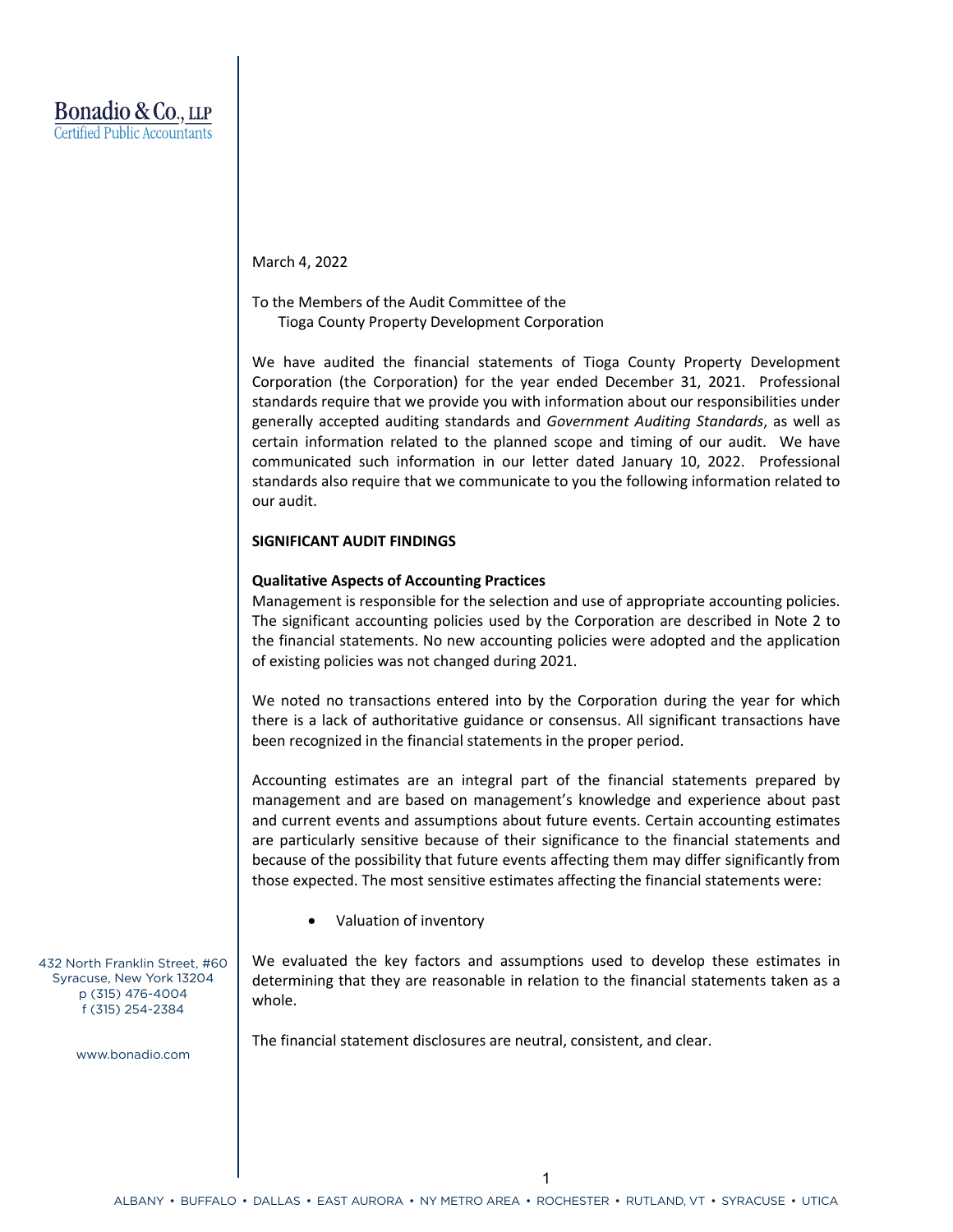## **SIGNIFICANT AUDIT FINDINGS (Continued)**

## **Difficulties Encountered in Performing the Audit**

We encountered no significant difficulties in dealing with management in performing and completing our audit.

### **Corrected Misstatements**

Professional standards require us to accumulate all misstatements identified during the audit, other than those that are trivial, and communicate them to the appropriate level of management. Management has corrected all such misstatements. The adjusting journal entries have been attached in the schedule entitled *Material Adjusting Journal Entries.*

### **Disagreements with Management**

For purposes of this letter, a disagreement with management is a financial accounting, reporting, or auditing matter, whether or not resolved to our satisfaction, that could be significant to the financial statements or the auditor's report. We are pleased to report that no such disagreements arose during the course of our audit.

#### **Management Representations**

We have requested certain representations from management that are included in the management representation letter dated as of our Independent Auditor's Report.

## **Management Consultations with Other Independent Accountants**

In some cases, management may decide to consult with other accountants about auditing and accounting matters, similar to obtaining a "second opinion" on certain situations. If a consultation involves application of an accounting principle to the Corporation's financial statements or a determination of the type of auditor's opinion that may be expressed on those statements, our professional standards require the consulting accountant to check with us to determine that the consultant has all the relevant facts. To our knowledge, there were no such consultations with other accountants.

### **Other Audit Findings or Issues**

We generally discuss a variety of matters, including the application of accounting principles and auditing standards, with management each year prior to retention as the Corporation's auditors. However, these discussions occurred in the normal course of our professional relationship and our responses were not a condition to our retention.

## **Other Matters**

We applied certain limited procedures to management's discussion and analysis, which is required supplementary information (RSI) that supplements the basic financial statements. Our procedures consisted of inquiries of management regarding methods of preparing the information and comparing the information for consistency with management's responses to our inquiries, the basic financial statements, and other knowledge we obtained during our audit of the basic financial statements. We did not audit the RSI and do not express an opinion or provide any assurance on the RSI.

### **Restriction on Use**

This information is intended solely for the use of the Board of Directors and management of the Tioga County Property Development Corporation and is not intended to be, and should not be used by anyone other than these specified parties.

Bonadio & Co., LLP